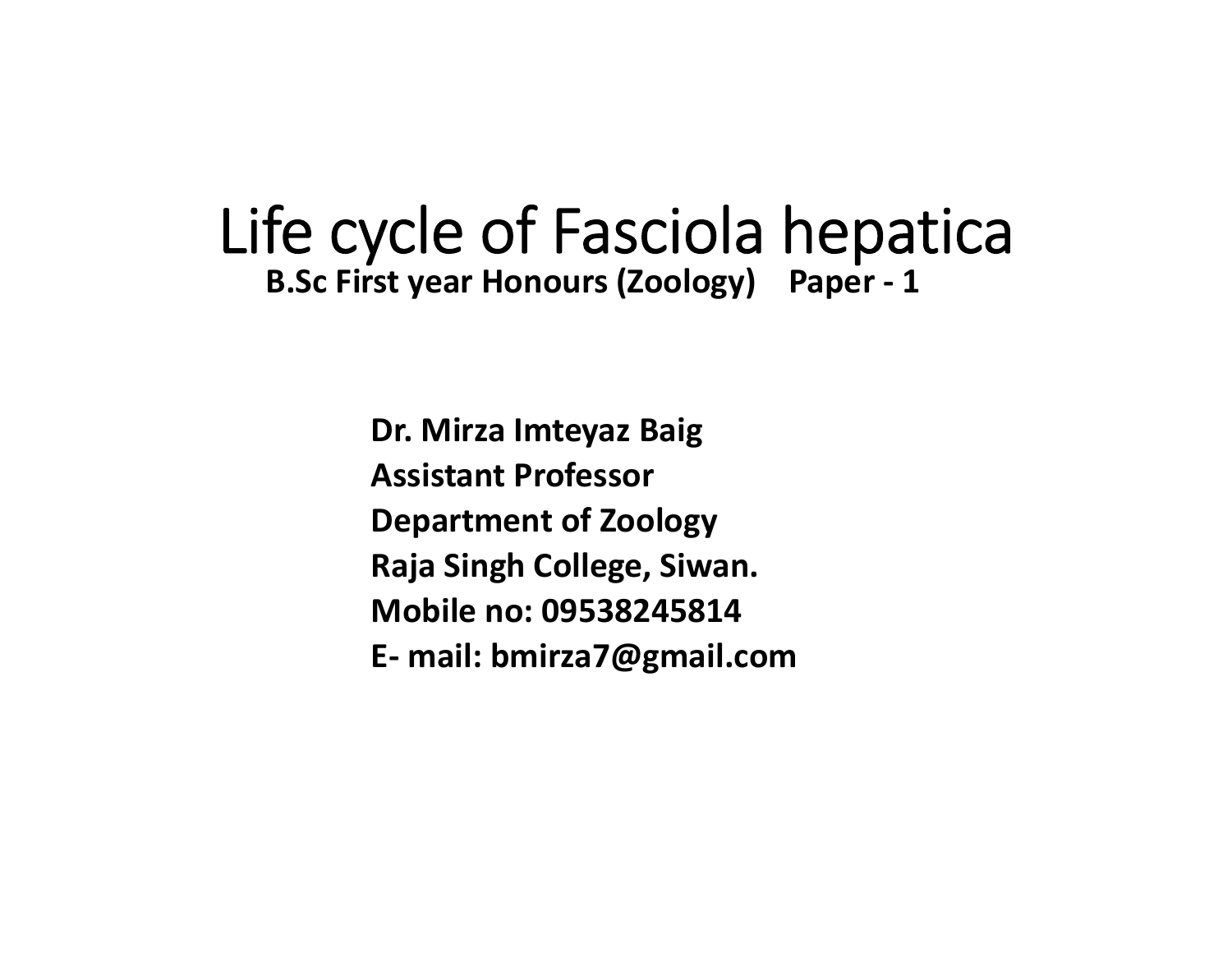# Fasciola Hepatica

- **Common name : The sheep liver fluke.**
- **Habitat: Bile duct of liver.**
- **Route of infection : Sheep eat aquatic plants with encysted metacercariae.**
- **Definitive host: Usual host sheep, various mammals including humans.**
- **Intermediate host: Fresh water snails.**
- **Infective stage: Encysted metacercariae on vegetations.**
- **Diagnostic stage: Eggs in stool specimen.**
- **Disease: Fascioliasis.**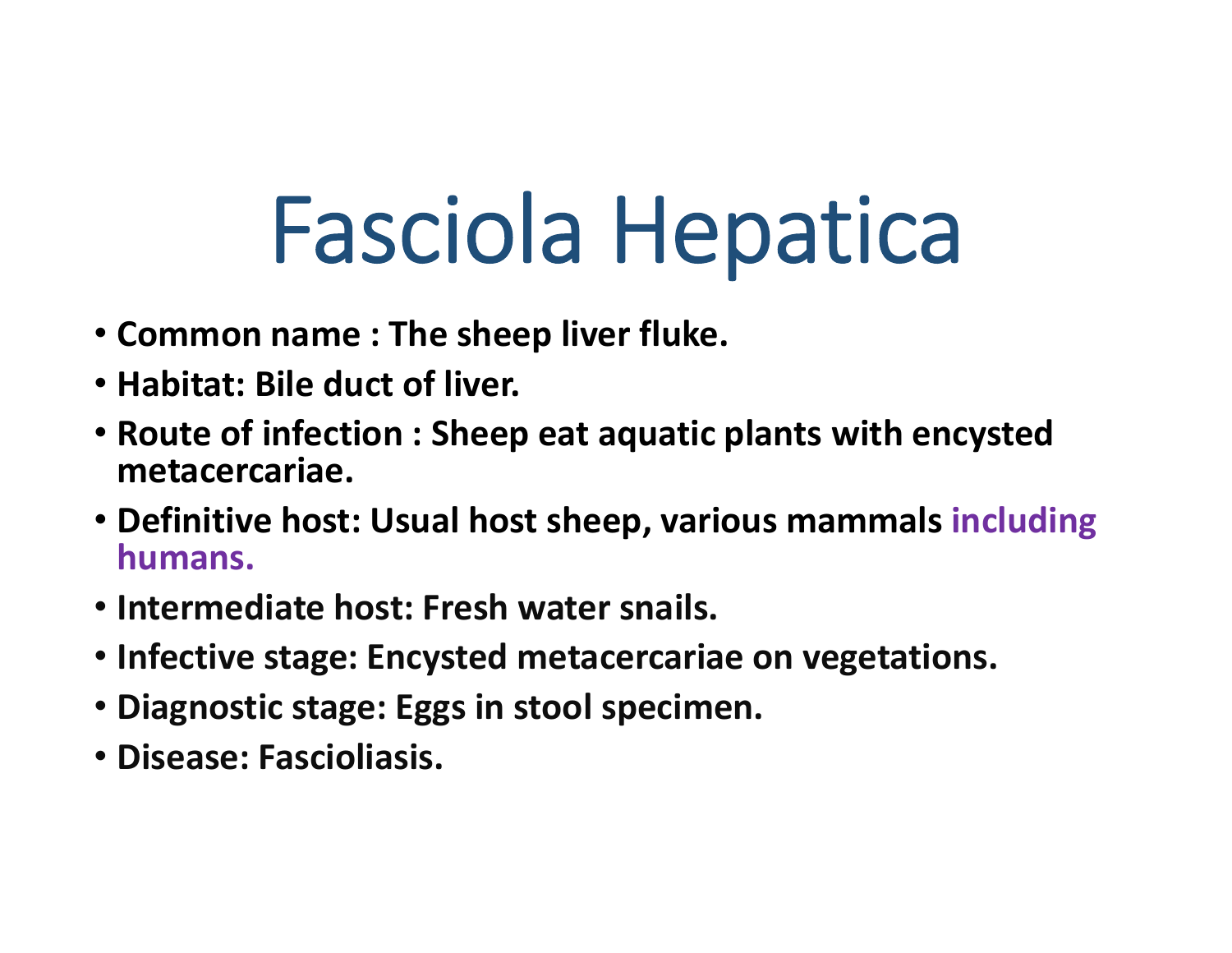#### Fasciola hepatica adult

Morphological characteristics

- Length 30mm and a width of 13 mm
- It is leaf shaped.
- Has conical projection.
- Oral and ventral sucker. Branched caecum.
- Coiled uterus.

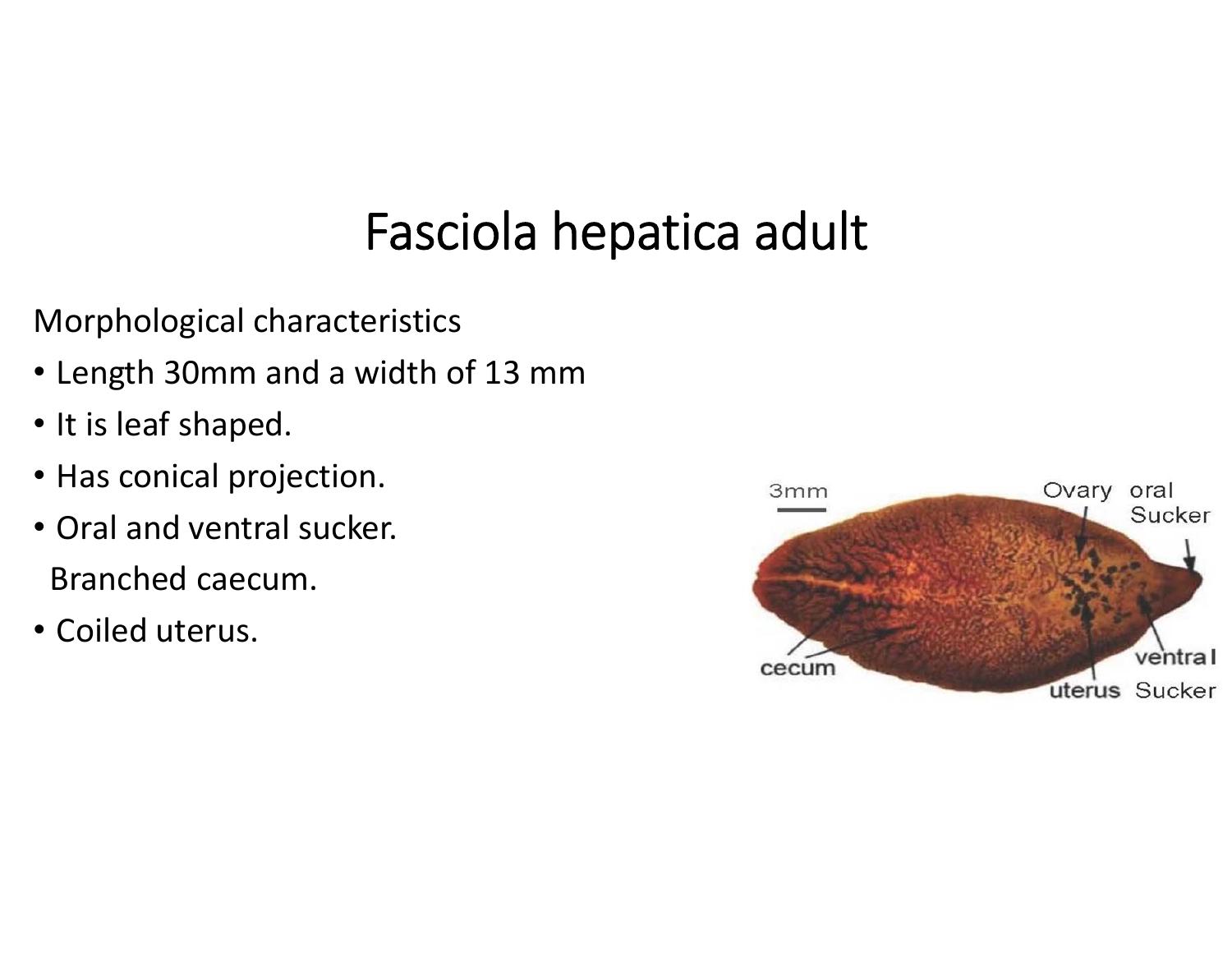# Life cycle

- The parasite browses on liver tissue for a period of up to 5‐6 Weeks and eventually finds its way to the bile duct where it matures into an adult and begins to produce eggs.
- Up to 25,000 eggs per day per fluke can be produced, and in a light infection, up to 500,000 eggs per day can be deposited onto pasture by a single sheep.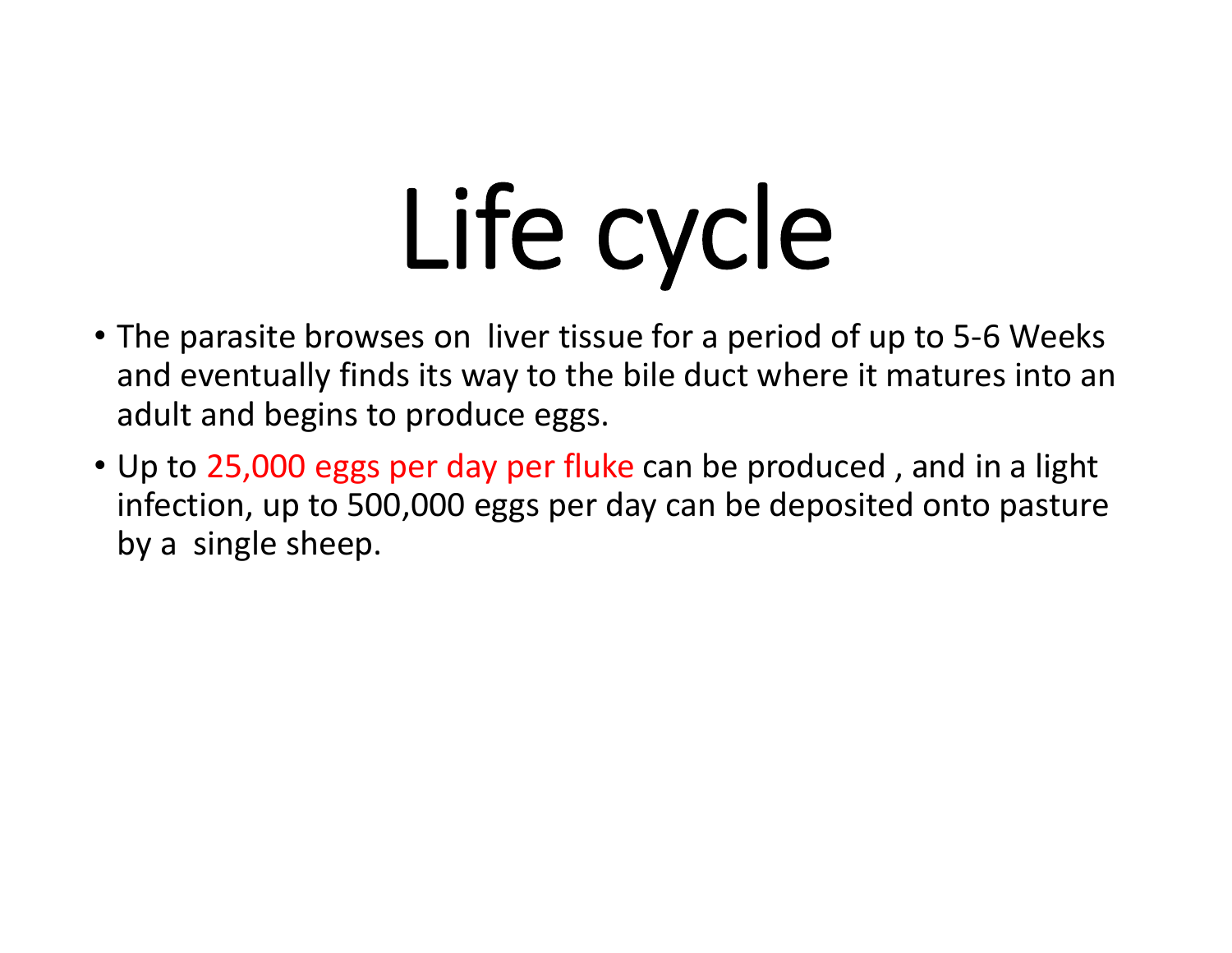large operculated eggs in the faeces. Ellipsoid shape 130‐150 µm long and 60‐90 µm wide

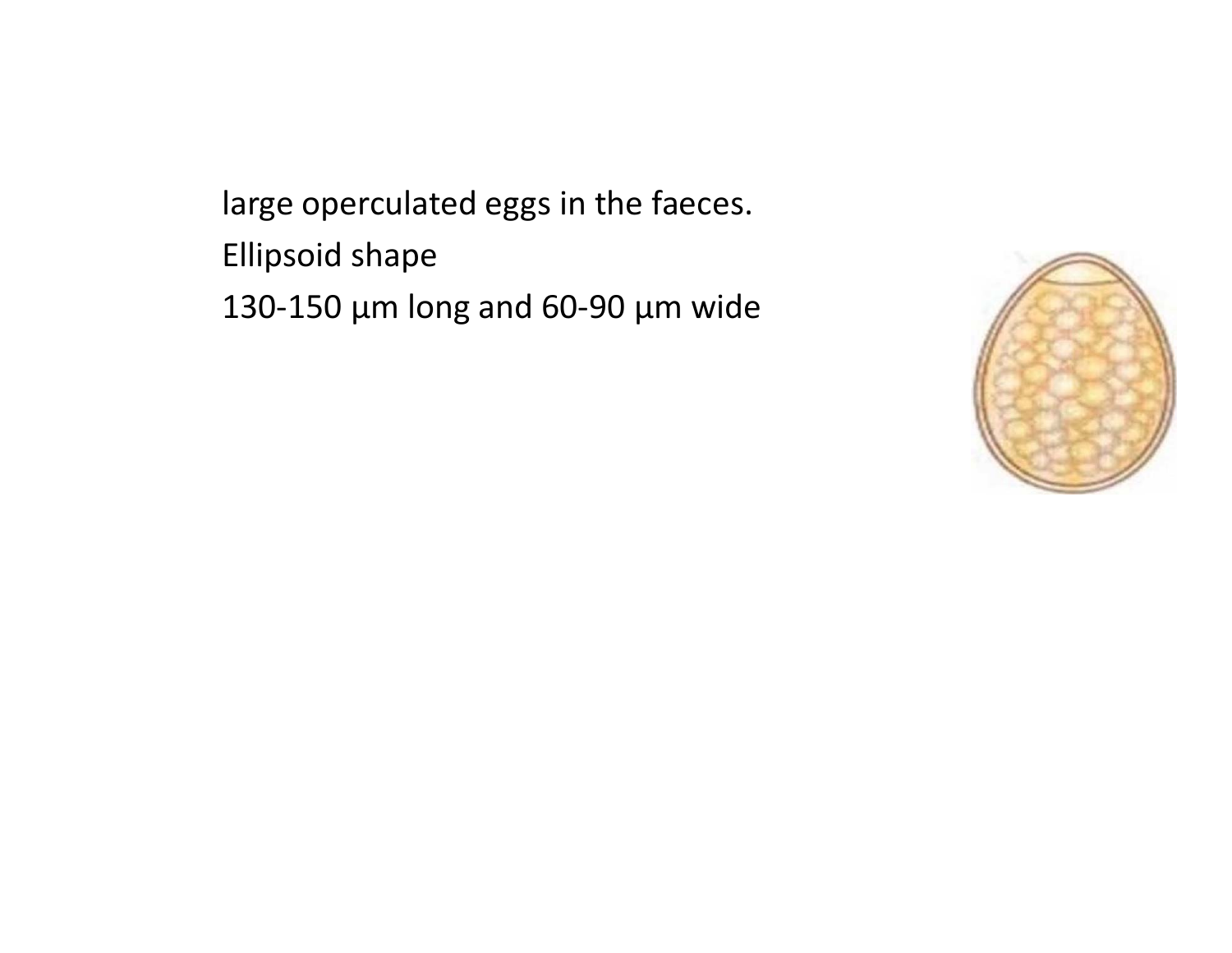#### Egg capsule with emerging miracidium Fasciola hepatica.

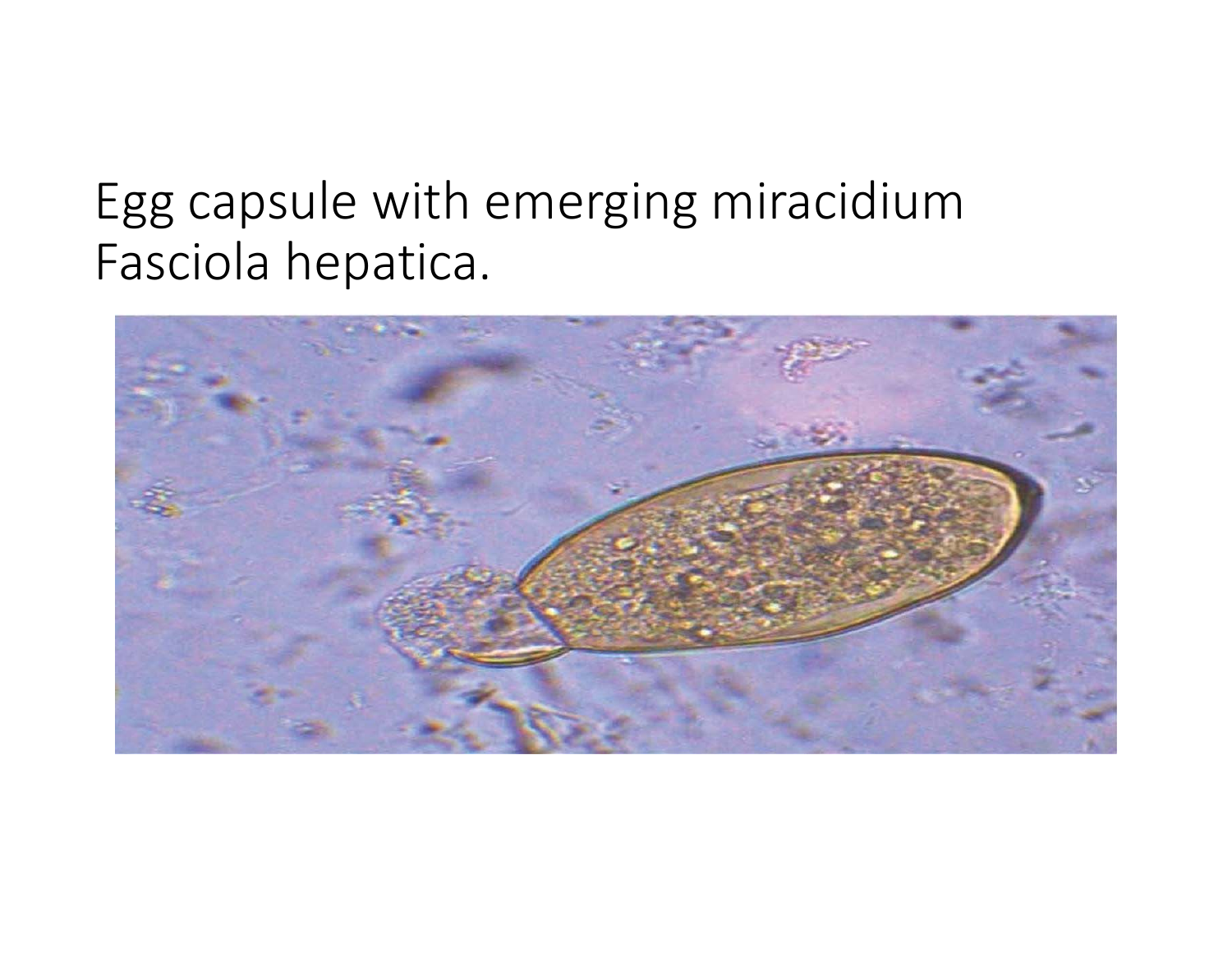#### Life cycle aquatic

- **Definitive Hosts ‐‐ Cattle, Sheep, Goats & Camelids**
- **Ova develop & hatch in water**
- **Miracidia penetrate snail host**
- **Snail 1st Intermediate Host**
- **Pond / Puddle snails (Sporocysts and Redia)**
- **Cercaria**
- **2nd Intermediate Host (= Environment)**
- **Aquatic or Semi‐aquatic Vegetation (metacercaria) (survive 6‐10 months)**
- **Young & Adult Flukes**
- •**Young flukes migrate from intestine via peritoneal cavity to the liver**
- **Young flukes migrate throughout liver parenchyma**
- **Adult worms live in the bile ducts**
- **Entire Life Cycle: 3‐6 months**
- **Longevity: up to 11 years**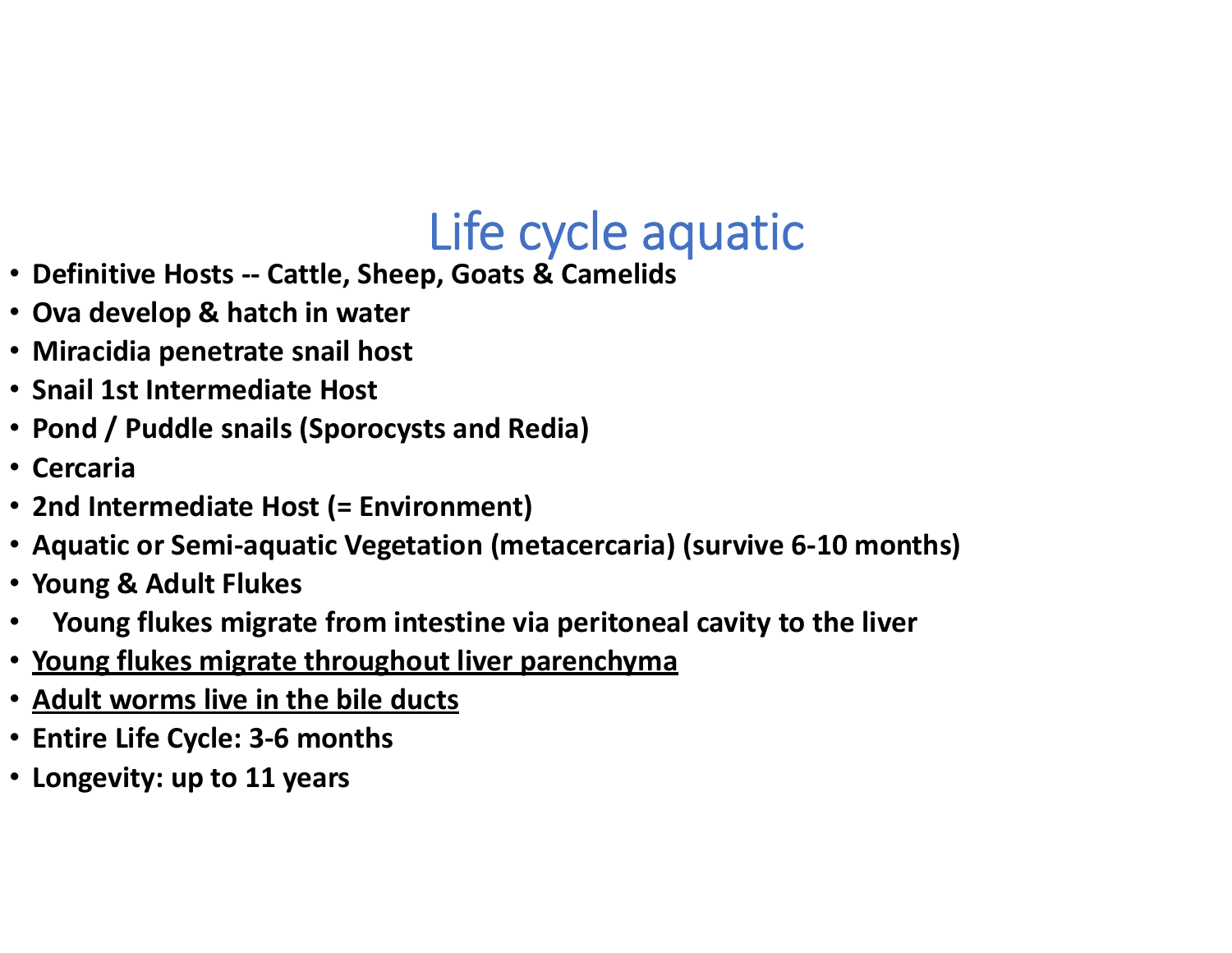## Life Cycle of Fasciola hepatica

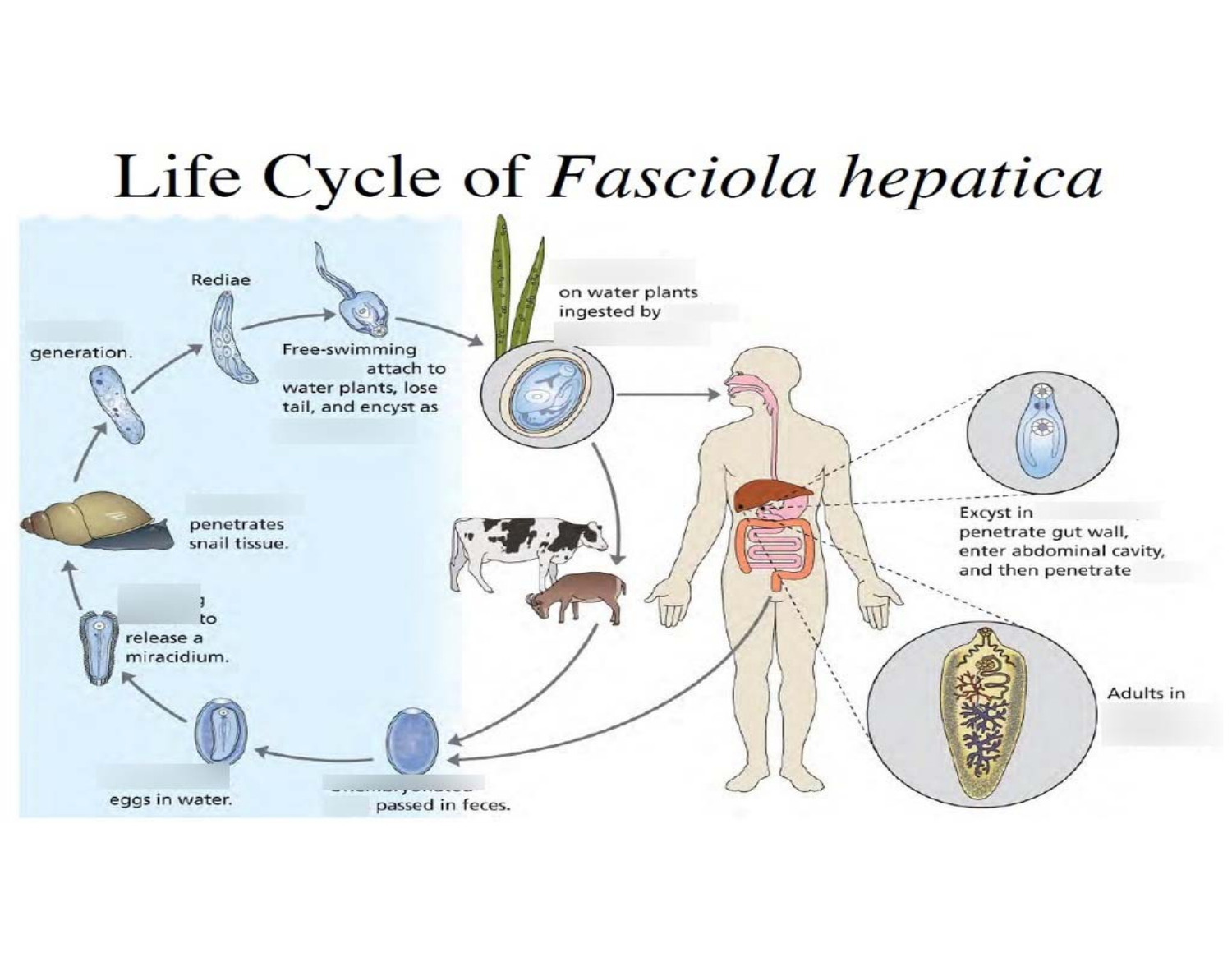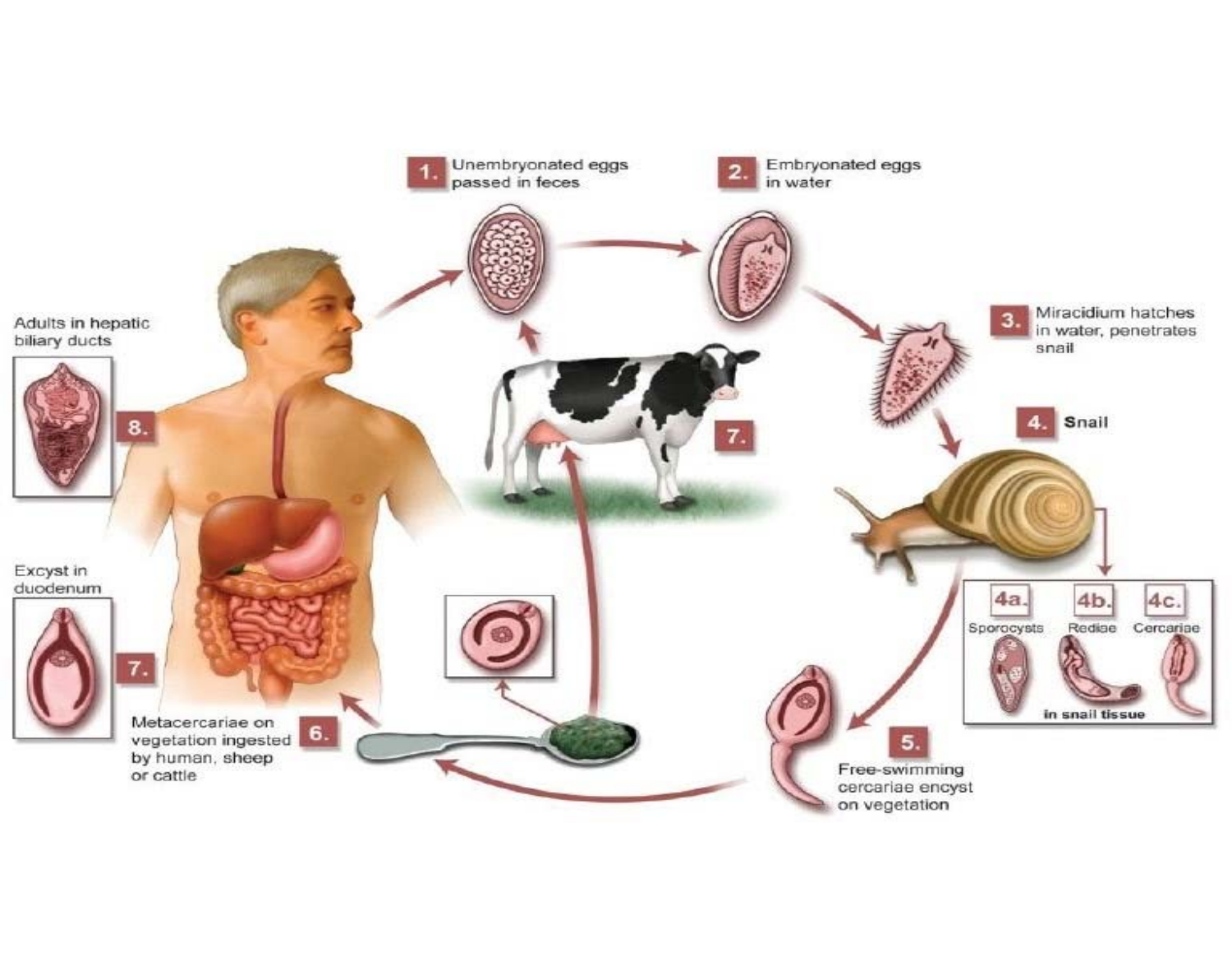### Pathology and clinical symptoms.

- Most of the damage results from worms migrating through the liver parenchyma feeding on liver cells and blood.
- Worm in the bile ducts cause inflammation and edema.
- The triad of fever, hepatomegaly, and eosinophilia can be seen.
- Symptoms and signs are associated with biliary obstruction.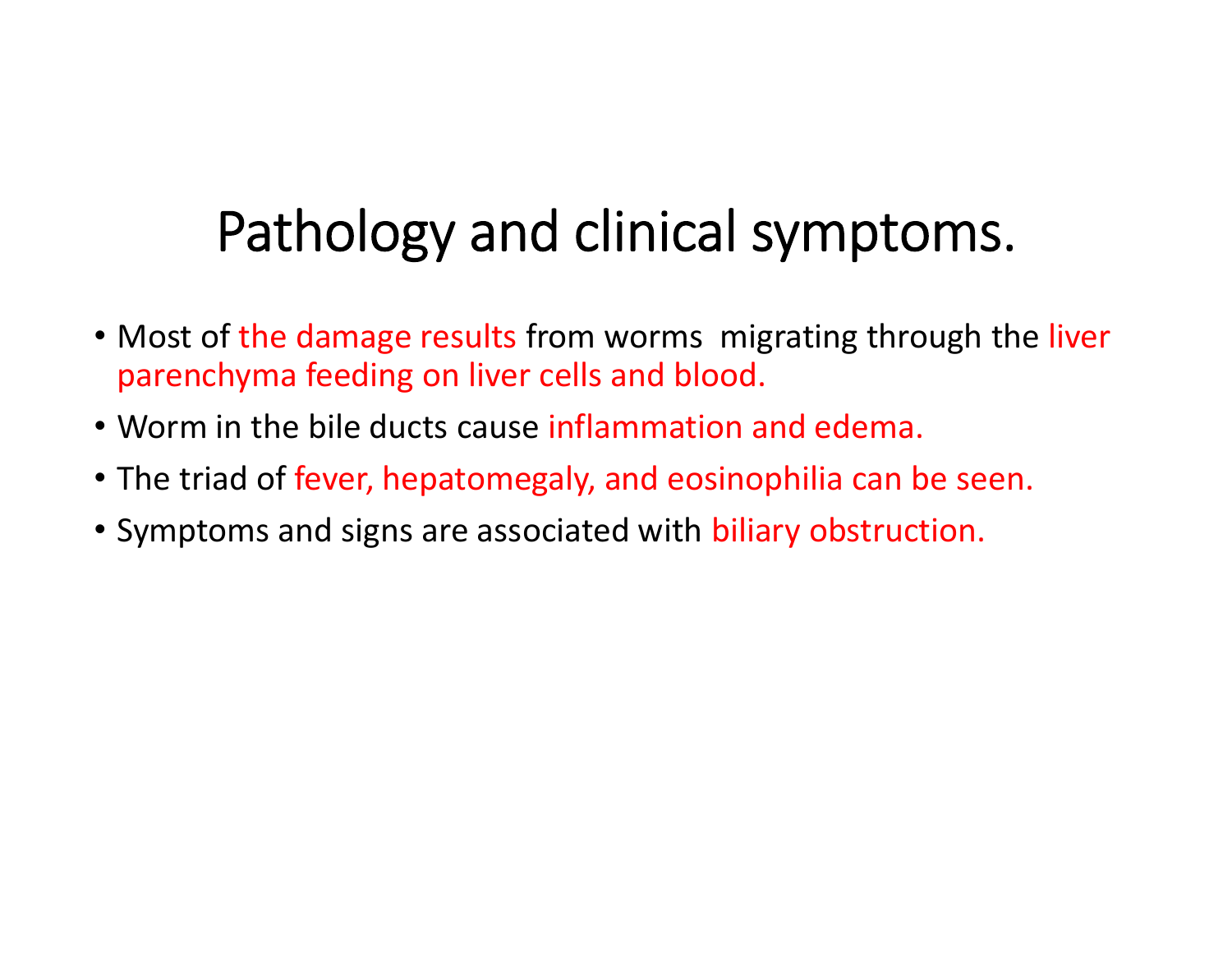- **Symptoms in Acute condition** 
	- **Due to migration of young flukes through liver.**
	- **Severe liver damage, inflammation.**
	- May precipitate "Black Disease" (Close tridial infection); usually result in sudden death, especially in sheep.